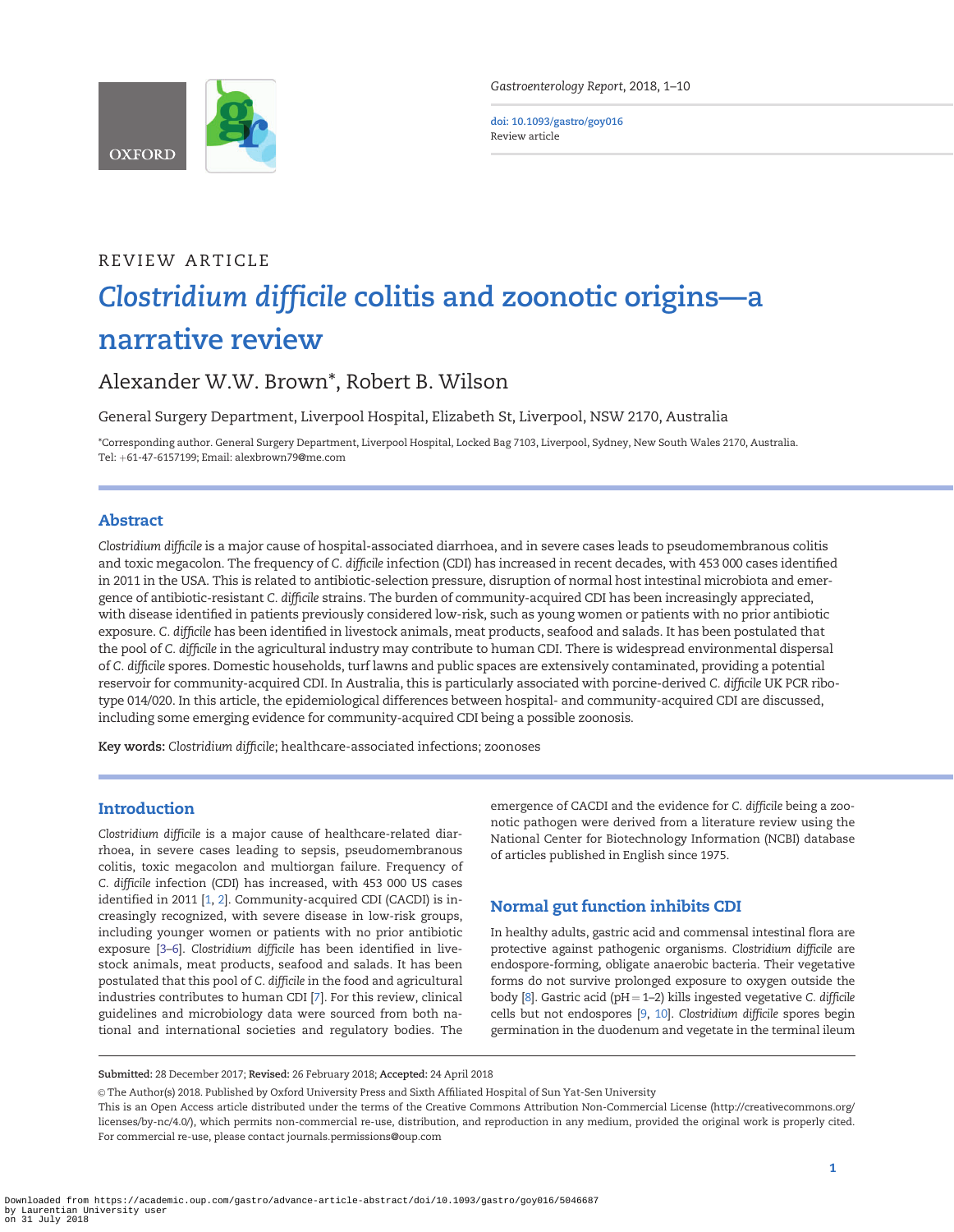<span id="page-1-0"></span>and colon due to activation of the C. difficile serine protease bile acid receptor (CspC) by primary bile acids, particularly taurocholate [\[11–13](#page-6-0)]. Spore germination is also enhanced by less-acidic conditions ( $pH = 6$ ), presence of phosphate, KCl ions and amino acid nutrients (L-glycine) [[12\]](#page-6-0). Conjugated primary bile acids (taurocholate, glycocholate) are normally deconjugated by bacterial bile salt hydrolases (BSHs) in the small intestine by three main phyla: Firmicutes (30%), Bacteroidetes (14.4%) and Actinobacteria (8.9%). These include Clostridium, Bacteroides, Lactobacillus, Bifidobacterium and Enterococcus genera [[14,](#page-6-0) [15\]](#page-6-0).

Normal colonic microbiota convert the resulting unconjugated primary bile acids (cholic and chenodeoxycholic acids) to secondary bile salts (deoxycholic and lithocholic acids). This occurs by dehydroxylation and epimerization of primary bile acid 3-, 7- and 12-hydroxyl groups by bacterial bile acid hydroxysteroid dehydrogenases (HSDHs). The most important process in humans is  $7\alpha$ dehydroxylation under anaerobic conditions [[16\]](#page-7-0). Epimerization requires the action of both  $\alpha$ - and  $\beta$ -HSDHs, which can be present in a single bacterial species or shared by two different species. Many colonic bacteria dehydrogenate unconjugated primary bile acids, but very few species perform 7x-dehydroxylation of primary bile acids, including anaerobic Clostridium and Eubacterium spp. from the Firmicutes phylum [\[15](#page-6-0)]. Faecal Clostridial species also epimerize chenodeoxycholic acid to ursodeoxycholic acid (UDCA). UDCA makes up 3% of the total human bile acid pool [[16\]](#page-7-0).

Secondary bile acids effectively inhibit spore germination and vegetation of C. difficile cells [[14,](#page-6-0) [15](#page-6-0)]. Broad-spectrum antibiotics suppress normal gut flora and prevent the deconjugation of primary bile acids, changing cholate/chenodeoxycholate ratios and decreasing secondary bile acid formation [\[17\]](#page-7-0). This permits C. difficile proliferation and provides a survival advantage to antibiotic-resistant C. difficile strains. Use of clindamycin, fluoroquinolones, third-generation cephalosporins and penicillins predispose patients to CDI [[18](#page-7-0), [19](#page-7-0)]. CDI can occur after singledose antibiotic prophylaxis in surgical patients [[20,](#page-7-0) [21](#page-7-0)]. CDI usually starts during or shortly after antibiotic administration, but can occur up to 3 months later. Impairment of colonization resistance can still occur after narrow-spectrum antibiotic treatment for CDI, including oral vancomycin, metronidazole or fidaxomicin, contributing to persistent intestinal dysbiota, altered bile acid metabolism and recurrent CDI. This is because non-toxigenic C. difficile spp. and other beneficial anaerobes are suppressed by CDI antibiotic treatment [[22\]](#page-7-0). Treatment with subinhibitory concentrations of antibiotics, particularly clindamycin and ampicillin, increase colonization factors of C. difficile. Such factors include three adhesins, Cwp66, the S-layer protein P47 and Fbp68 (2- to 10-fold increase), and a cysteine protease, Cwp84 (2- to 41-fold increase). Co-amoxiclav induces spore germination and toxin production in RT027 CD strains. Cefotaxime use is associated with increased C. difficile toxin production, as compared to piperacillin/tazobactam [\[23\]](#page-7-0).

# Different Clostridium difficile toxins affect virulence of CDI

Clostridium difficile causes diarrhoea and pseudomembranous colitis via enterotoxin A (TcdA) and cytotoxin B (TcdB) production by vegetative cells. The genes that encode for toxin A (tcdA) and toxin B (tcdB) are part of the pathogenicity locus (PaLoc), which also includes tcdR (positive regulator) and tcdC (negative regulator) genes [\[24](#page-7-0)]. Binding of TcdA and TcdB toxins to enterocyte receptors leads to glucosylation and inactivation of the Rho family GTPases Rho, Rac and Cdc42 [[25\]](#page-7-0). This results in disruption of colonic mucosal integrity, secretory diarrhoea and acute colitis. More virulent strains of C. difficile include UK PCR ribotypes (RT) 001, 018, 027, 078 and 126 [[26\]](#page-7-0). The hypervirulent RT027 strain (North American pulsed-field-type NAP1) was implicated in a severe outbreak in Quebec in 2003 during which incidence and mortality increased 5- and 3-fold, respectively [[27\]](#page-7-0). The most important risk factor in the RT027 CDI epidemics in North American hospitals in 2002–06 was administration of fluoroquinolones in hospital patients. RT027 strain has higher sporulation rates, fluoroquinolone resistance, increased secretion of toxins A and B (via loss of tcdC regulator gene) and produces binary toxin (C. difficile transferase, CDT). Binary toxin production in RT027 strains is controlled by the orphan response regulator CdtR, which also up-regulates TcdA and TcdB production [[28\]](#page-7-0).

Other virulence factors, which are shared with epidemic or outbreak ribotype strains, allow C. difficile to adhere to host enterocytes, germinate in the presence of primary bile acids, sporulate when stressed, burrow under intestinal mucus, form biofilms, survive and adapt to host defences and adverse environmental conditions. Important virulence factors include adhesion molecules (S-layer subunits, Cwp66 protein, fibronectin-binding protein Fbp68, collagen-binding protein CbpA, lipoprotein CD0873), spore-germinant CspC, flagellar proteins (fliC, fliD), heat-shock protein GroEL, type IV fimbriae, sporulation initiator spo0A and proteases such as Cwp84 or Zmp1 [[25,](#page-7-0) [29](#page-7-0)–[32\]](#page-7-0). Heat-shock protein GroEL is part of the heat-shock protein (HSP) 60 family and enhances C. difficile adhesion to enterocytes in response to heat shock, acidic pH or low iron levels [\[33](#page-7-0)].

CDT belongs to the binary ADP-ribosylating toxin family, including C. botulinum C2 toxin, C. perfringens iota toxin, C. spiroforme toxin and the B. cereus/thuringiensis vegetative insecticidal proteins. CDT is an iota-like toxin with two components: CDTb binds to the LSR cell surface receptor on enterocytes and interacts with the enzyme component CDTa. The CDT-LSR complex is then endocytosed and the CDTa component induces depolymerization of actin tubules and destruction of the enterocyte actin cytoskeleton [\[34](#page-7-0)]. Translocation of CDTa into the enterocyte is dependent on intracellular helper proteins, including HSP90 [[34\]](#page-7-0).

# Clostridium difficile subtypes have varying pathogenicity

C. difficile bacteria are divided into five clades and each is prevalent in specific continents. These include clade 1 (Europe), clade 2 (North America), clade 3 (Africa), clade 4 (Asia) and clade 5 (Australia). Human CDI mortality is closely related to clade type and binary toxin production. In a large study of human CDI from Oxfordshire, UK, the 14-day mortality was 25% in clade 5 (PCR RT078), 20% in clade 2 (PCR RT027) and 12% in clade 1 CDI (P < 0.001) [\[35\]](#page-7-0). Several techniques have been developed to identify different strains of C. difficile in order to study its epidemiology [\[36](#page-7-0)]. These include multilocus sequence typing (MLST), multilocus variable number tandem repeat analysis (MLVA), restriction endonuclease analysis (REA), pulsed-field gel electrophoresis (PFGE), repetitive-element PCR typing, toxinotyping and UK PCR ribotyping [[21](#page-7-0)].

PCR ribotyping identifies ribosomal RNA genes using primers complimentary to the 16 s and 23s RNA regions. There have been 116 distinct ribotypes of C. difficile identified. This technique has been used to track CDI in the UK since 1995. PCR detection of CDT genotypes (cdtA $+$  and cdtB $+$ ) allows identification of binary toxin producing C. difficile strains [\[34\]](#page-7-0). These include UK PCR RT027, 078, 244, 126/127, 033 and 251 [\[37\]](#page-7-0).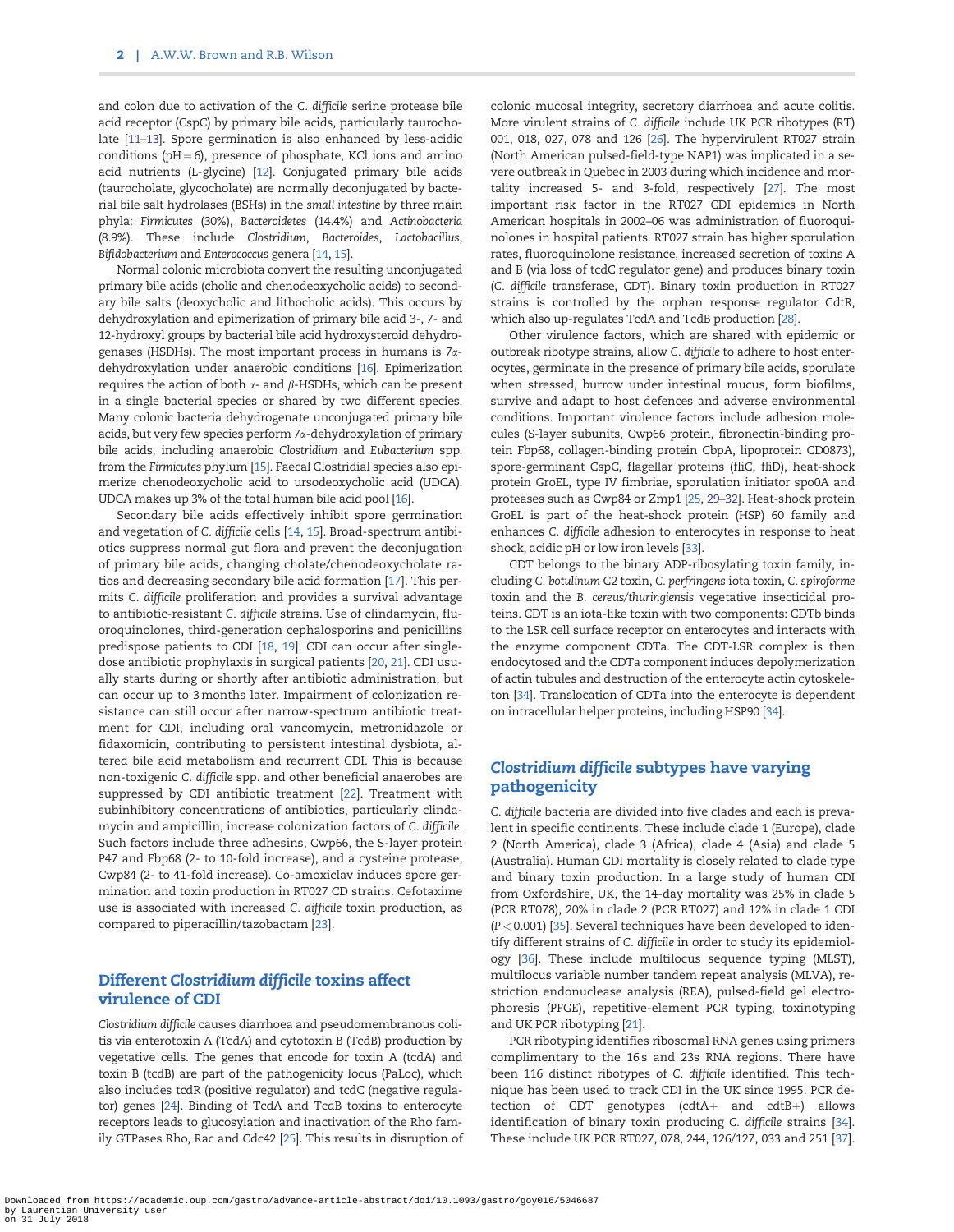<span id="page-2-0"></span>In contrast, PFGE analyses the whole genome using specific restriction enzymes, but is more expensive and time-consuming [\[36\]](#page-7-0). Toxinotyping analyses changes in the pathogenicity locus (PaLoc), with 11 toxinotypes identified (0, I–X) [\[38\]](#page-7-0).

The epidemiology of non-RT027 binary toxin producing strains and CDI has changed dramatically since 1990. Binary toxin producing isolates were not identified before 1990 in an Italian study of human CDI, but comprised 24% (1991–99) and 45% (2000–01) in later analyses [[39\]](#page-7-0). Similarly, in 2005, CDT positive strains made up 17.2% of all toxinogenic strains in 14 EU countries and, in 2008, 23% of all strains from 34 EU countries [\[40\]](#page-7-0). Only 5% of the isolates were RT027. Binary toxin production was associated with an increased 30-day all-cause mortality compared to patients infected with C. difficile isolates without binary toxin genes (31% vs 14%,  $P = 0.02$ ), in a study from a London NHS trust in 2011 [\[41](#page-7-0)]. In this study, only 8% of the isolates were RT027, but binary toxin genes were detected in 28% of isolates. A 2011 Danish study found the 30-day CDI mortality was 28% for RT027 isolates, 27.8% for binary toxin non-RT027 strains and 17% for TcdA+, TcdB+, CDT-strains  $[42]$  $[42]$ . Non-RT027 binary toxin positive isolates included RT 078 (33%), RT 066 (36%), RT 023 and nine other ribotypes (31%) [[34\]](#page-7-0).

## Clostridium difficile subtype strains in Australia differ

Australia has different distributions of CDI ribotypes compared to the USA and Europe. Australian hospital surveillance of CDI was mandated in 2010, which improved source tracing and epidemiology. In 2012, the ribotype proportions of CDI from Australian hospitals and private laboratories were RT014/020 (25.5%), RT002 (10.5%), RT056 (5.9%), RT070 (4.2%), RT244 (2.4%), RT027 (1.6%) and RT078 (0.9%) [[37\]](#page-7-0). Ribotype 244 shares clade 2 with RT027 and produces CDT, but is fluoroquinolone-sensitive. The Australasian outbreak of RT244 in 2011–12 was predominantly communityacquired and associated with severe disease, with a 42% 30-day mortality [\[43](#page-7-0), [44\]](#page-7-0). Ribotype 078 has not been found in Australian livestock, but similar CDT-producing clade-5 ribotypes 126/127, 237 and 033 have been isolated. For example, a study of Australian neonatal veal carcass contamination by C. difficile identified binary toxin positive RTs in 70.3% (71/101) of isolates; 127 (A+, B+, CDT+, 32.7%), 288 (A-, B-, CDT+, 28.7%), 033 (A-, B-, CDT+, 6.9%) and 126 (A+, B+, CDT+, 2.0%). Degree of C. difficile contamination included 66.7% (10/15) of faecal subset samples (range 2.0  $\times$  10 $^3$  to 2.3  $\times$  10 $^6$  CFU/mL, median count 2.5  $\times$  10 $^4$  CFU/ mL) and in 16.7% (25/150) of carcass samples (range 3–33 CFU/ cm<sup>2</sup>, median count 7 CFU/cm<sup>2</sup>) [\[45](#page-7-0)]. Together with clade 1 RT014 and RT056, these livestock-associated Clostridia were also isolated in Australian human CDI [[37,](#page-7-0) [46,](#page-7-0) [47\]](#page-7-0).

# CDI is increasingly recognized in the community

Up to 75% of CDI begins in patients who are not hospitalized, including recently discharged patients, outpatients and nursinghome residents [[48\]](#page-7-0). CACDI is defined as CDI in persons with no overnight stay in an inpatient healthcare facility in the 12 weeks prior to symptom onset [\[48\]](#page-7-0). Hospital-acquired CDI (HACDI) in contrast is defined as a positive stool CD culture result >72 hours after admission or earlier with hospital contact in the previous 4 weeks [\[5](#page-6-0)].

The reported relative incidence of CACDI/overall CDI varies between countries, including Singapore (13.6%), Australia (26%),

Canada (27%) and the USA (20–32%) [[24](#page-7-0)]. Variability may be related to underdiagnosis or differences in public health reporting. The reported 30-day mortality of CACDI is 1.3% (USA), 3.2% (Finland) and 4% (Sweden). This is lower than the observed HACDI 30-day mortality of 6.9% in Quebec before 2003 [\[49\]](#page-7-0), 13.8% in the Quebec outbreak in 2003 [\[27\]](#page-7-0), 9.3% in the USA in 2003 [\[50\]](#page-7-0) and 12.7% in Finland in 2013 [\[51](#page-7-0), [52\]](#page-7-0). This compares to 11% for CACDI and 8% for HACDI in a retrospective 2014 Australian study [\[5](#page-6-0)].

Additional risk factors for CDI and recurrent CDI susceptibility include advanced age (>65 years), severe comorbidity, immunosuppression, chemotherapy, inflammatory bowel disease or renal failure [\[53\]](#page-7-0).

Hospital contamination with spores, symptomatic inpatient 'super shedders', host susceptibility and antibiotic use are recognized risk factors for HACDI [[54](#page-7-0), [55\]](#page-7-0). The majority of community-onset CDI is also related to nosocomial acquisition (onset after discharge or through frequent hospital visits/contacts) or antibiotic treatment. Up to 25% of CDI patients have no traditionally recognized risk factors [[56](#page-7-0), [57\]](#page-8-0). Patients with HACDI are usually elderly (median age 72), immunosuppressed or recently received antibiotics. When compared to HACDI, CACDI patients are more often younger (median age 50 years), likely to be female (72 vs 60%) and 27% have had no exposure to antibiotics 180 days prior to CDI diagnosis [\[37,](#page-7-0) [56](#page-7-0), [58](#page-8-0)]. Antibiotic treatment is still, however, seven times more likely to produce CACDI than no prior antibiotic treatment. Clindamycin (OR 20.43), fluoroquinolones (OR 5.65), cephalosporins (OR 4.47), penicillins (OR 3.25), macrolides (OR 2.55) and sulphonamides/trimethoprim (OR 1.84) were the most-implicated antibiotic agents in a 2013 metaanalysis of eight studies and 30 184 patients with CACDI [\[19\]](#page-7-0). Gastric acid suppression is associated with 18% of CACDI cases, more so with proton pump inhibitors (PPIs) than  $H_2$  antagonists [\[24,](#page-7-0) [56](#page-7-0)]. Antibiotics and PPIs may be synergistic risk factors for CACDI, particularly with widespread community use of PPIs [\[59,](#page-8-0) [60](#page-8-0)]. PPIs change the gut microbiome by decreasing Bacteroidetes and increasing Firmicutes species, leading to favourable conditions for C. difficile spores to germinate and vegetate [\[61–63\]](#page-8-0). PPIs may also interfere with intestinal neutrophil phagocytosis and lysosome killing of C. difficile [[31](#page-7-0), [64](#page-8-0)].

Clostridium difficile spore exposure from asymptomatic carriers, food sources or the environment may be important community sources of CDI. Both symptomatic patients and asymptomatic carriers excrete C. difficile spores in high numbers. Carriage is common in neonates and infants, with up to 70% colonized with C. difficile [\[65](#page-8-0)] and 13% harbouring toxigenic strains [[66\]](#page-8-0). Neonatal acquisition appears to be from environmental rather than maternal sources. Human infants rarely develop pseudomembranous colitis. This may be related to cellular membrane toxin receptor expression, protective factors in colostrum or neonatal gut flora [\[67](#page-8-0)]. Females are twice as likely to develop CACDI than males, particularly aged 15–44 years [[51\]](#page-7-0). CACDI is increasingly described in peripartum women, who now comprise 1% of all cases [[68\]](#page-8-0). Human infants may be an important reservoir for C. difficile excretion [\[66](#page-8-0)]. Contact with infants younger than 2 years of age is a significant risk factor for CACDI, which may explain the female preponderance [[24,](#page-7-0) [57\]](#page-8-0).

# Clostridium difficile is prevalent in the environment and the food chain

The number of C. difficile spores required to cause CDI in susceptible humans is unknown, but estimated to be low (100–1000 spores) [\[61](#page-8-0)]. Several animal species have been used to assess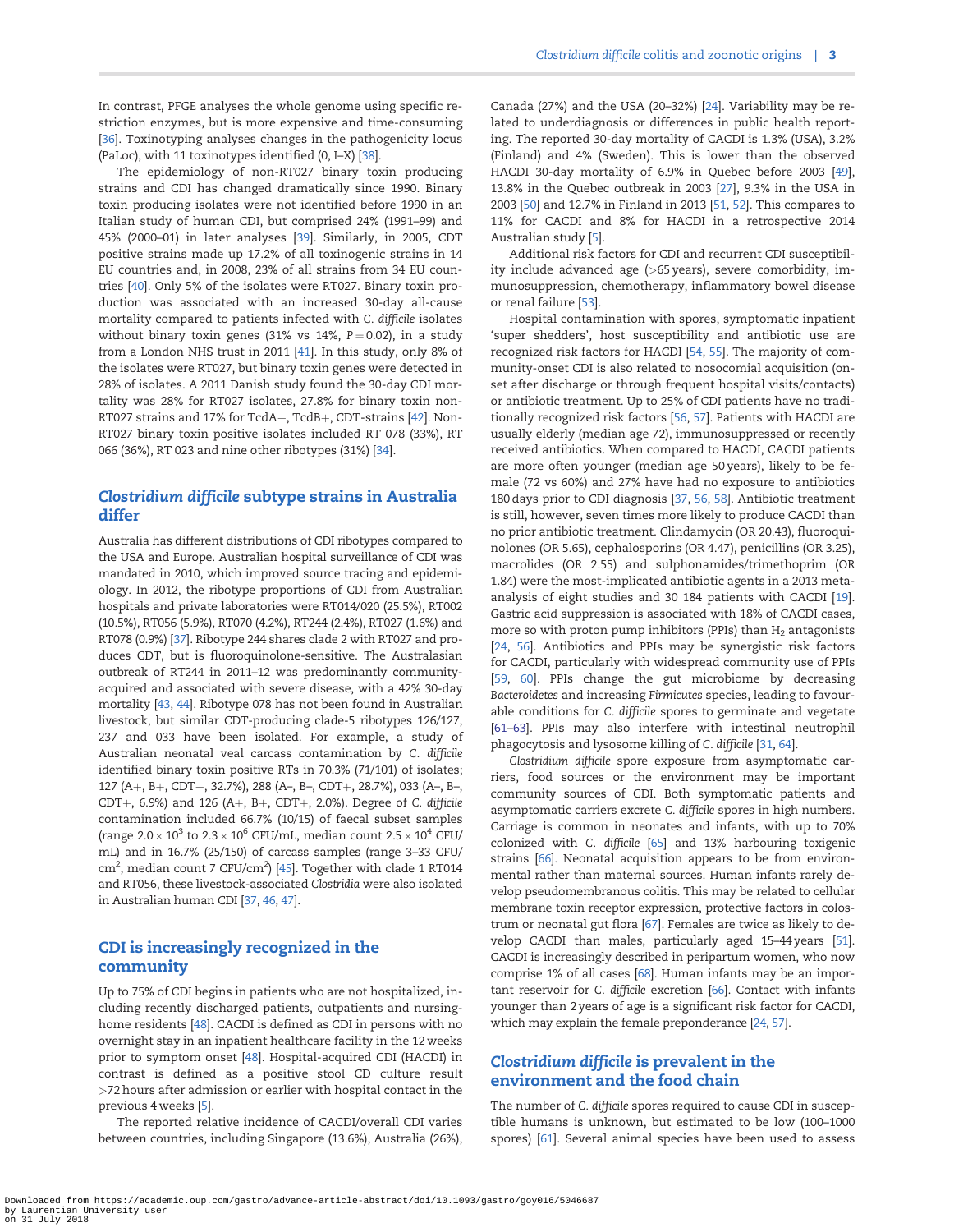<span id="page-3-0"></span>

Figure 1. The cycling and recycling of C. difficile from zoonotic (- - - -), environmental (........) or food-borne (\_\_\_\_\_) sources implicated in community-associated C. difficile infection (CACDI). Adapted from Warriner et al [[61](#page-8-0)].

C. difficile susceptibility, including rabbit, rat, guinea pig, Syrian Golden hamster, conventional and germ-free mouse and germfree piglet models [[69\]](#page-8-0). Hamsters are extremely susceptible to CDI after antibiotic administration [[70,](#page-8-0) [71](#page-8-0)] with as few as 1–2 CFUs sufficient to cause enterocolitis and death [\[72\]](#page-8-0). Mouse and piglet models have been developed to more closely match the disease course in humans, with susceptibility to CD spores induced by antibiotic treatment or by a lack of intestinal microbiome in gnotobiotic animals. The severity of the disease in conventional mouse models is related to the size of the spore inoculum. Using RT 027 spores in mice pretreated with a single dose of clindamycin, Sun et al. showed a dose of  $10<sup>4</sup>$  CFUs of spores caused 0% mortality and 30% diarrhoea, 10<sup>5</sup> CFUs a 30% mortality and 70% diarrhoea, and  $10^6$  CFUs a 50% mortality and 100% diarrhoea [\[73\]](#page-8-0). Mice which were immunosuppressed with dexamethasone were more susceptible to severe and fulminant CDI. Using a conventional mouse model with 5 days of cefoperazone pretreatment, it was shown that only 100 C. difficile spores were sufficient to consistently cause CDI in mice. The spores were heat-treated for 20 minutes at 65°C prior to oral gavage, which is designed to kill any vegetative cells but also stimulates spore germination [[74\]](#page-8-0).

Transmission of spores between healthy asymptomatic carriers in CACDI was confirmed by PCR ribotyping and pulse field gel electrophoresis [\[75\]](#page-8-0). Potential modes of long-range

environmental C. difficile spore dissemination include treated piggery waste water, bioeffluent, interstate stock transportation, reclaimed irrigation water, composting, biosolids, manure, turf lawns, estuarine sludge, river sediments and slaughtering of colonized pigs [\[61\]](#page-8-0) (Figure 1). Clostridium difficile spores have been identified in soil samples from Swedish horse farms, rural parks and gardens [[76](#page-8-0)], Zimbabwean farmers' markets [\[77\]](#page-8-0), suburban soil in South Wales [[78\]](#page-8-0) and Australian municipal lawns [\[79\]](#page-8-0). Clostridium difficile spores were identified in 59% of lawn soils in Perth, Western Australia, 39% of which were RT014. The highest viable count was 1200 CFU/g. Contamination with RT014 spores was thought to be due to turf lawns being grown with pig manure [\[79\]](#page-8-0). The frequency of toxigenic C. difficile spore contamination of community environs in Houston, Texas, was highest in parks (24.6%), followed by homes (17.1%), commercial shops (8.1%) and fast-food restaurants (6.5%), as compared to 16.5% positive isolates from hospitals. Spores isolated from community environmental sources were more frequently ribotypes 014/020 (21%), 002 (12%) and 078/126 (7%), as compared to RT027 (4.5%). A similar distribution of ribotypes between environmental isolates and clinical cases was found, with the exception of RT027. Hospital wards (patient bathrooms and tables) were more likely to be colonized with RT027 (32% of C. difficilepositive hospital-environment isolates) and clinical CDI cases were more likely to be caused by RT027 (24.1%). Clinical cases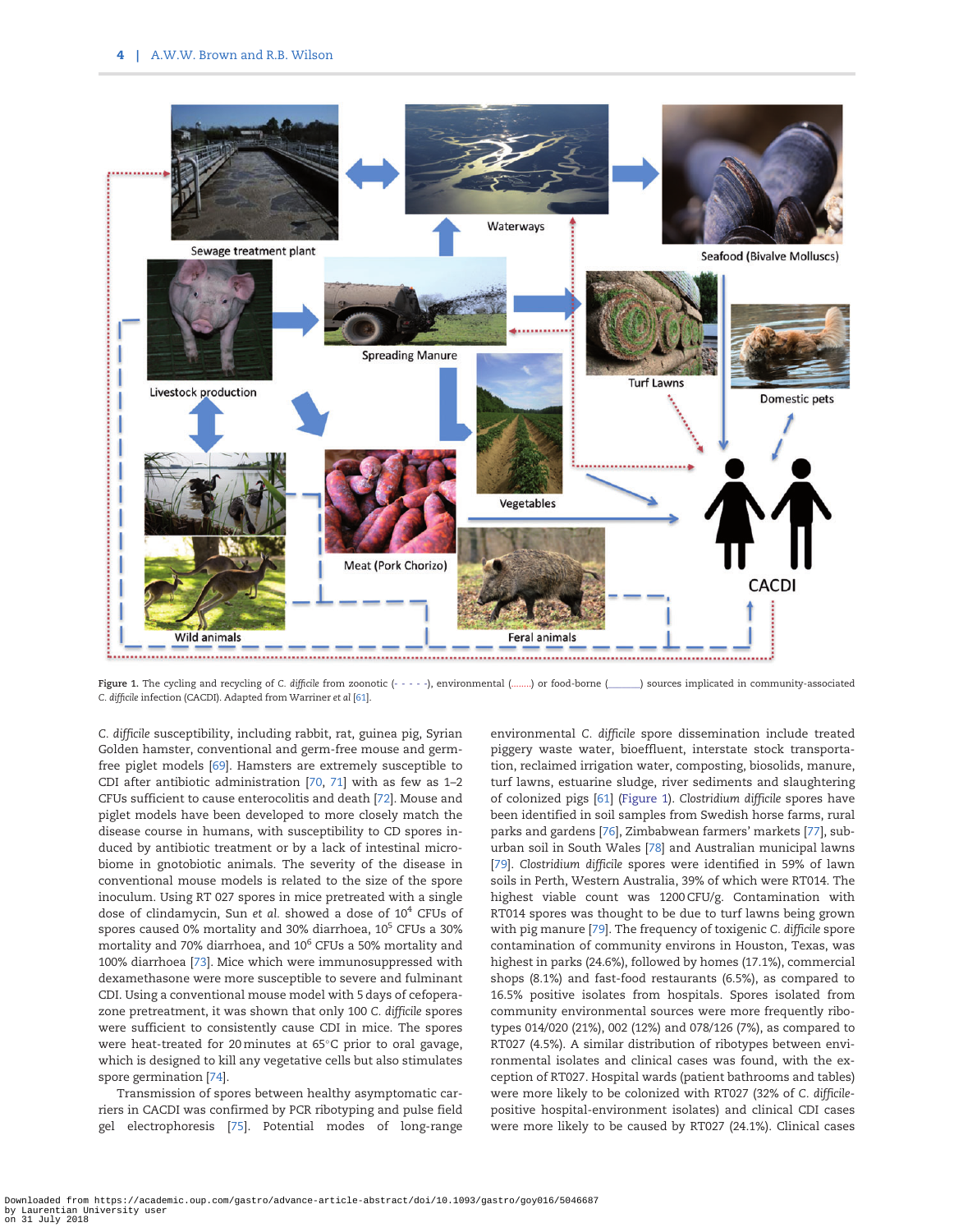| Source                   | Location               | Proportion<br>contaminated (%) | Main ribotypes (%)                                     | Reference |
|--------------------------|------------------------|--------------------------------|--------------------------------------------------------|-----------|
| Ground beef (uncooked)   | Arizona, USA           | 13/26(50)                      | 027 (11.5) 078 (30.8)                                  | $[102]$   |
| Beef Sausage (cooked)    | Arizona, USA           | 1/7(14.3)                      | 027(14.3)                                              | $[102]$   |
| Ground beef              | Ontario/Quebec, Canada | 11/53 (20.8)                   | 077, M31, 014, M26                                     | $[103]$   |
| Ground beef              | Canada                 | 10/149(6.7)                    | M26, 077, J, 014, C, F, H                              | $[104]$   |
| Ground beef              | Canada                 | 14/115 (12.2)                  | 027, 078, C                                            | $[105]$   |
| Ground pork (uncooked)   | Arizona, USA           | 3/7(42.9)                      | 027 (14.3) 078 (28.6)                                  | [80]      |
| Braunschweiger (cooked)  | Arizona, USA           | 10/16(62.5)                    | 027 (18.8) 078 (43.8)                                  | $[102]$   |
| Ground pork              | Canada                 | 14/115 (12.2)                  | 027, 078, C, E, Y                                      | $[105]$   |
| Pork sausage (uncooked)  | Arizona, USA           | 3/13(23.1)                     | 027 (7.7) 078 (15.4)                                   | $[102]$   |
| Chorizo (uncooked)       | Arizona, USA           | 3/10(30)                       | 027 (10) 078 (20)                                      | $[102]$   |
| Chicken                  | Ontario, Canada        | 26/203 (12.8)                  | 078(12.8)                                              | $[106]$   |
| Ground Turkey (uncooked) | Arizona, USA           | 4/9(44.4)                      | 078(44.4)                                              | $[102]$   |
| Molluscs                 | Italy                  | 36/925 (3.9)                   | 078/126 (22.2, 8/36)010<br>(19.4, 7/36)001 (8.3, 3/36) | $[100]$   |
| Oysters                  | Louisiana, USA         | 9/19(47.4)                     | tcdB positive (100, 9/9)                               | $[101]$   |
| Raw vegetables           | Canada                 | 5/111(4.5)                     | 078                                                    | [96]      |
| Raw vegetables           | Australia              | 14/71 (19.7)                   |                                                        | [94]      |
| Salads                   | Scotland               | 3/40(7.5)                      | 017,001                                                | $[97]$    |
| Shoe soles               | Texas, USA             | 25/63 (39.7)                   | 001, 002, UM-8                                         | [88]      |
| Lawns                    | Australia, Perth       | 182/311 (58.5)                 | 014/020 (39)                                           | [79]      |

#### <span id="page-4-0"></span>Table 1. Incidence and ribotypes of environmental C. difficile

were patients who were hospitalized with CDI, but no data on CACDI versus HACDI was provided [\[80\]](#page-8-0).

Clostridium difficile spores are highly resistant to extreme physical or biochemical environments. They exist on hard surfaces for up to 6 months and even longer on concrete, wooden or dirt surfaces [\[81](#page-8-0)]. Freezing (to  $-80^{\circ}$ C), heating (to 85 $^{\circ}$ C), drying, ultraviolet radiation, alcohol gel and most disinfectants have proved ineffective in eradication [\[82–84](#page-8-0)]. Vaporized hydrogen peroxide or chlorine-based disinfectants are sporicidal. Quaternary ammonium/surfactant-based detergents are not sporicidal and may actually increase sporulation in virulent outbreak strains such as RT027 and RT001 [85]. Spores are easily spread by the faecal–oral route, contaminated hands or airborne dispersal in hospitals and nursing homes. These facilities are rapidly and extensively colonized, with spores being deposited on most surfaces and fomites [\[85–87\]](#page-8-0).

Few studies have analysed the prevalence of C. difficile in household or community environments. Toxigenic C. difficile spores were detected in 32% of samples collected from 25/30 households in Houston, Texas. The most frequently contaminated surfaces were soles of shoes (39.7%), floor dust (33.3%) and bathroom/toilet surfaces (33.3%). Spore transfer on the soles of shoes was considered important in domestic contamination [[88](#page-8-0)]. Clostridium difficile ribotypes from HACDI and CACDI were compared at two tertiary hospitals in Australia and 79% of hospital isolates had matching ribotypes in the community, suggesting transmission between the two reservoirs [\[89\]](#page-8-0). Whole-genome sequencing of 1250 CDI cases between 2007 and 2011 in healthcare settings and the community in Oxfordshire, UK, found 45% of cases were not due to contact exposure with symptomatic patients. Acquisition was more likely from asymptomatic carriers or non-hospital environmental sources [\[90\]](#page-8-0). In Europe and North America, HACDI is more likely to be associated with C. difficile RT027 and RT001, and CACDI more diverse ribotypes, including livestock-associated RT078 strain [[51](#page-7-0), [54](#page-7-0), [91,](#page-8-0) [92\]](#page-8-0). It has been postulated that, in Australia, the emergence of livestock-associated C. difficile CDT producing ribotypes 127, 126 and 033 may parallel that of Northern Hemisphere RT078 strains in the pathogenesis of human CACDI [[93\]](#page-8-0).

In Australia, 20% of vegetables grown in enriched soils are contaminated with C. difficile spores. Vegetable spore contamination rates include carrots (5%), onions (6%), beetroots (22%) and potatoes (50%) [[94\]](#page-8-0). Prevalence was lower in the USA (0% root vegetables, 2.4% other vegetables) [\[95](#page-8-0)] and Canada (4.5%) [[96\]](#page-9-0). Clostridium difficile has also been identified in 7.5% of ready-to-eat salads in Scotland [[97\]](#page-9-0). Of C. difficile spores isolated from river sediment in Ontario, Canada, 92% were toxigenic [[98\]](#page-9-0). RT078 spores survived municipal water treatment for domestic housing in Ontario [\[99\]](#page-9-0). River and estuarine sediments containing C. difficile spores have been implicated in seafood contamination, including bottom-dwelling molluscs harbouring RT078/126 (22.2%), 010 (19.4%) and 001 (8.3%) in Italy. Filter feeders such as oysters, mussels and clams bioaccumulate pathogens of animal and human origin. However, in the Troiano and Montazeri studies, C. difficile contamination of molluscs was not correlated with indicators of human faecal pollution [[100,](#page-9-0) [101\]](#page-9-0) (Table 1).

The contribution of C. difficile spore contamination of food in the development of human CDI remains to be established. This is because, after ingestion, spore germination and vegetation are normally inhibited by an intact gut microbiome, with CDI occurring only in susceptible individuals. Clostridium difficile spores have been identified in North American retail meat products, including chicken (12.5%), turkey (44.4%), ground beef (50%), ground pork (43%) and Braunschweiger pork sausage (63%) [[61,](#page-8-0) [106](#page-9-0), [107\]](#page-9-0) (Table 1). In the USA, these were predominantly RT078 (75%), but some were RT027 strain. Viable spores were found in both ready-to-eat, cooked meats and uncooked meats, although absolute spore counts were low. Twenty to 60 spores per gram were identified by direct culture of ground pork, 20–240 spores per gram from ground beef [[105](#page-9-0)] and <100 CFU/g in chicken meat [[106](#page-9-0)]—counts sufficient to cause disease in susceptible hosts [\[61,](#page-8-0) [74,](#page-8-0) [108](#page-9-0)].

The growth of C. difficile bacteria (as opposed to spores) is rare in foods because germination and vegetation of spores require primary bile salts and neutral to alkaline conditions ( $pH = 5.5-9.0$ ) [[12\]](#page-6-0). No germination of RT027 or RT078 spores occurred in beef or fish extracts without the addition of sodium taurocholate [\[61\]](#page-8-0). Clostridium difficile bacteria are heterotrophic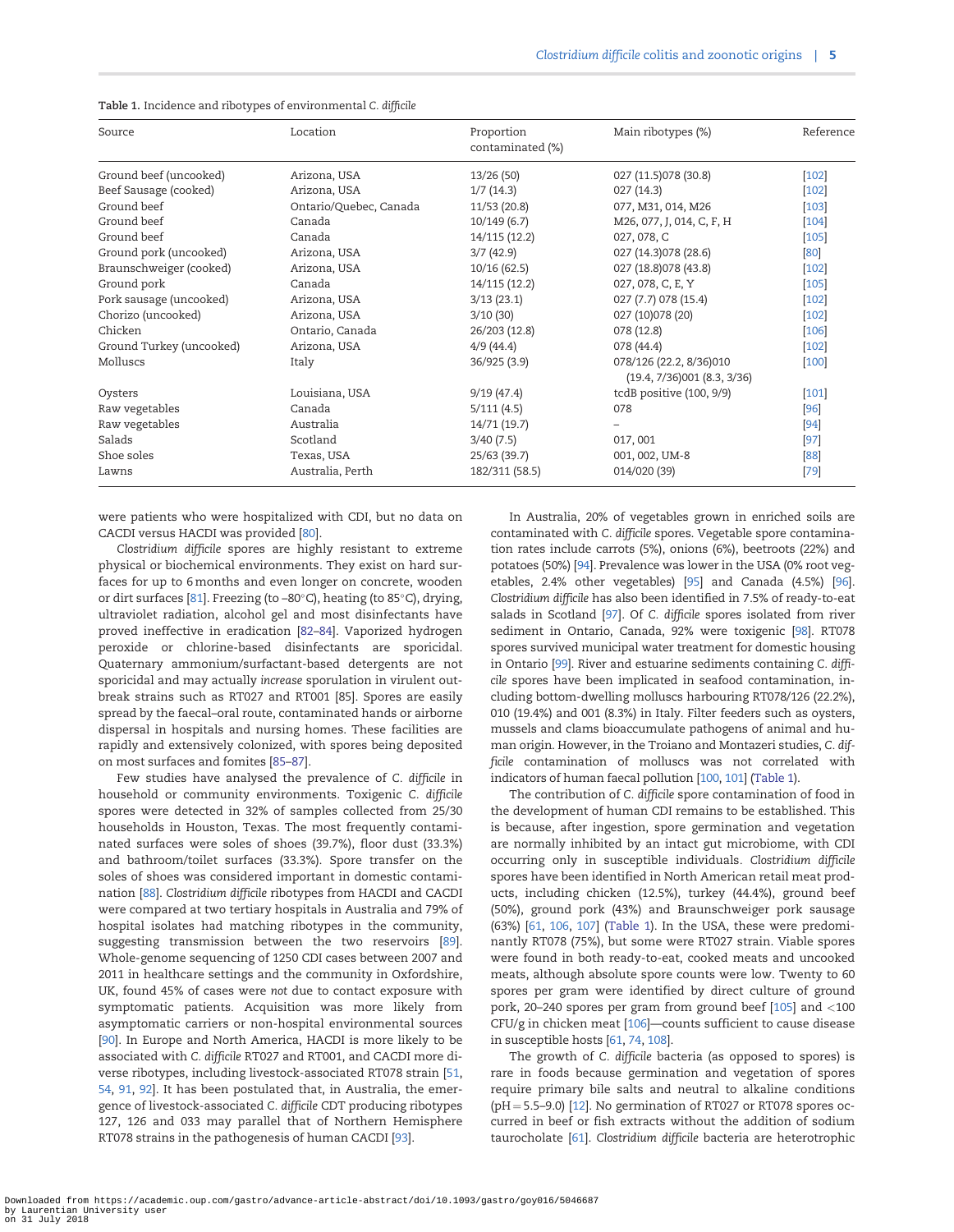<span id="page-5-0"></span>obligate anaerobes, and require intestinal fermentation of organic substrates such as amino acids to produce ATP. The presence of amino acids such as glycine or histidine enhance cholate-induced germination after spore ingestion [[11,](#page-6-0) [12,](#page-6-0) [109\]](#page-9-0). This differs from microaerophilic Campylobacter jejuni or facultative anaerobic Salmonella enterica bacteria, which can grow in contaminated food, making source tracing of CDI challenging.

#### Clostridium difficile spores are resilient

The persistence of C. difficile spores in cooked meat demonstrates their survival ability in adverse environments [\[82,](#page-8-0) [110\]](#page-9-0). Clostridium difficile spores have several lamellations of the spore coat contributing to resilience [[109](#page-9-0)]. RT078 is particularly heat-resistant compared to other ribotypes, including RT027 [[111](#page-9-0)]. Clostridium difficile spores can survive cooking to a core temperature of 74°C and RT078 up to 96°C. Heat selection may explain the recent emergence of RT078 strain CDI in humans in the USA and Europe. Heating meat to 63 and  $71^{\circ}$ C (minimal recommended temperatures for cooking seafood and hamburgers, respectively) eliminates all vegetative microbiota but increases subsequent C. difficile spore germination by 30%. Sublethal cooking temperatures in modern food preparation instead of traditional methods such as pressure cooking or boiling may induce heat-shock protein expression in C. difficile RT078 and thence antibiotic resistance and virulence pathogenicity genes [[111\]](#page-9-0).

# Clostridium difficile carriage and antibiotic resistance in domestic farm animals

Domestic farm animals have varying levels of symptomatic and asymptomatic C. difficile carriage. Neonatal animals are much more likely to be affected than adult animals. Carriage rates in a Texas, USA, piggery were 50.0% (61/122) in suckling pigs, followed by 23.8% (34/143) in lactating sows [[112\]](#page-9-0). All isolates were positive for binary toxin gene and 93% were  $tcdA+$ and  $tcdB+$ . In a 2009 Spanish study, 26% (140/541) of newborn piglets were found to have C. difficile on rectal swabs and 94% (132/140) were toxigenic strains (tcdA+, tcdB+) [[113\]](#page-9-0). This included animals with and without diarrhoea, and animals from control farms without diarrhoea. Older piglets (1–2 months old) did not show any carriage of C. difficile. Seemingly healthy piglets that tested positive for C. difficile still had classic features of acute colitis on histology, suggesting a subclinical course in some animals [[114\]](#page-9-0). In a Dutch study of C. difficile acquisition, all caesarean-section-derived piglets were C. difficile-negative, but were rapidly colonized with RT078 strain within 48 hours [[115](#page-9-0)].

Transmission was thought to be from lactating sows or from the farm environment. In a Belgian study of C. difficile prevalence in beef cattle farms, there was a higher colonization rate of calves less than 6 months of age versus older calves >11 months old [\[116\]](#page-9-0). Some studies have suggested that intensive farming of pigs and cattle increases the carriage of toxigenic C. difficile, particularly with antibiotic use in lactating animals with mastitis or in suckling neonatal calves and piglets [\[61,](#page-8-0) [113,](#page-9-0) [114,](#page-9-0) [117\]](#page-9-0). However, other studies of C. difficile in pig herds have found no differences in overall carriage rates in pigs from conventional or organic farms [[118](#page-9-0)]. Farm system, size or the presence of other animal species on the farm did not result in statistically significant differences in the C. difficile carriage rate.

# Agricultural antibiotic use may influence Clostridium difficile strains and pathogenicity in humans

The emergence of CACDI may be related to zoonotic transmission. Clostridium difficile colonizes many domestic and wild animals, including cats, dogs, horses, pigs, calves, poultry, goats, rats, rabbits, raccoons, kangaroos, feral swine, birds, elephants, ostriches and Kodiak bears [[61](#page-8-0), [119–121](#page-9-0)] ([Figure 1](#page-3-0)). Juvenile animals are most commonly affected, including 20% of beef calves and 90% of piglets [\[122\]](#page-9-0). Ribotype 027 has been isolated in livestock in the USA, but RT078 appears to predominate, particularly in poultry, calves and piglets [\[123\]](#page-9-0). Ribotype 078 is the most common cause of CACDI in the Northern Hemisphere [\[120\]](#page-9-0).

Antibiotics are widely used in the agricultural industry as 'growth promoters'. In the USA, 80% of all antibiotics are used in agriculture, 70% of which are considered 'medically important', i.e. also used in human medical therapy. In 2011, over 26 tons of cephalosporins were used in the US agricultural industry [\[124\]](#page-9-0). Because of the risk of antibiotic-selection pressure leading to emergence of multiresistant organisms and vertical transmission, attempts have been made to improve antibiotic stewardship in the agricultural industry. In 2012, the US Food and Drug Administration (FDA) issued an order to prohibit 'extra-label' use of cephalosporins. However, 'approved' indications allow continued widespread use. The 2006 ban on antibiotic use in EU countries for livestock growth promotion did not lead to a decrease in antibiotic consumption [\[125\]](#page-9-0).

Toxigenic C. difficile have developed high levels of resistance to beta lactams, macrolides, tetracyclines and aminoglycosides. This is due to antibiotic selection pressure, gene mutations and acquisition from other gut bacteria via conjugative and mobilizable transposons and bacteriophages [[31\]](#page-7-0). The off-label use of ceftiofur, a third-generation cephalosporin, for the treatment and prevention of post-weaning diarrhoea in pigs caused by enterotoxigenic Escherichia coli, represented the biggest risk to public health faced by the Australian pork industry in 2014 [\[126\]](#page-9-0). This is because ceftiofur is analogous to ceftriaxone and cefotaxime, which are used in human medicine. Ceftiofur use can drive the amplification and transmission of multiresistant organisms such as C. difficile in intensive animal farming. Up to 25% of large piggeries in Australia use off-label ceftiofur in their herds. Ceftiofur is also registered for use for respiratory infections in cattle in Australia [\[127\]](#page-9-0). High carriage levels of binary toxin producing C. difficile ribotypes have been isolated in neonatal piglets and veal calves in Australia, which may provide a reservoir for vertical transmission to humans. In veal calves, CD was isolated in 53% and, of these CDI strains, 76% were CDT producing, including ribotypes 127, 126 and 033 [[93](#page-8-0)].

The One Health Commission began in 2007 as a collaboration between the American Medical and Veterinary Associations. It aims to achieve optimal health outcomes, recognizing the interconnection between people, animals, plants and their shared environment. This has led to further initiatives to improve antibiotic stewardship [\[128](#page-9-0)].

Many human enteric infections have a zoonotic origin linked to agricultural antibiotic use. The emergence of fluoroquinolone resistance in human Campylobacter jejuni and Salmonella typhimurium-definitive phage type104 gastroenteritis was associated with the use of fluoroquinolones (enrofloxacin) in the poultry industry since 1993. The US FDA withdrew fluoroquinolones in poultry production in 2005. Their use in poultry production is banned in Nordic European countries and Australia. The UK and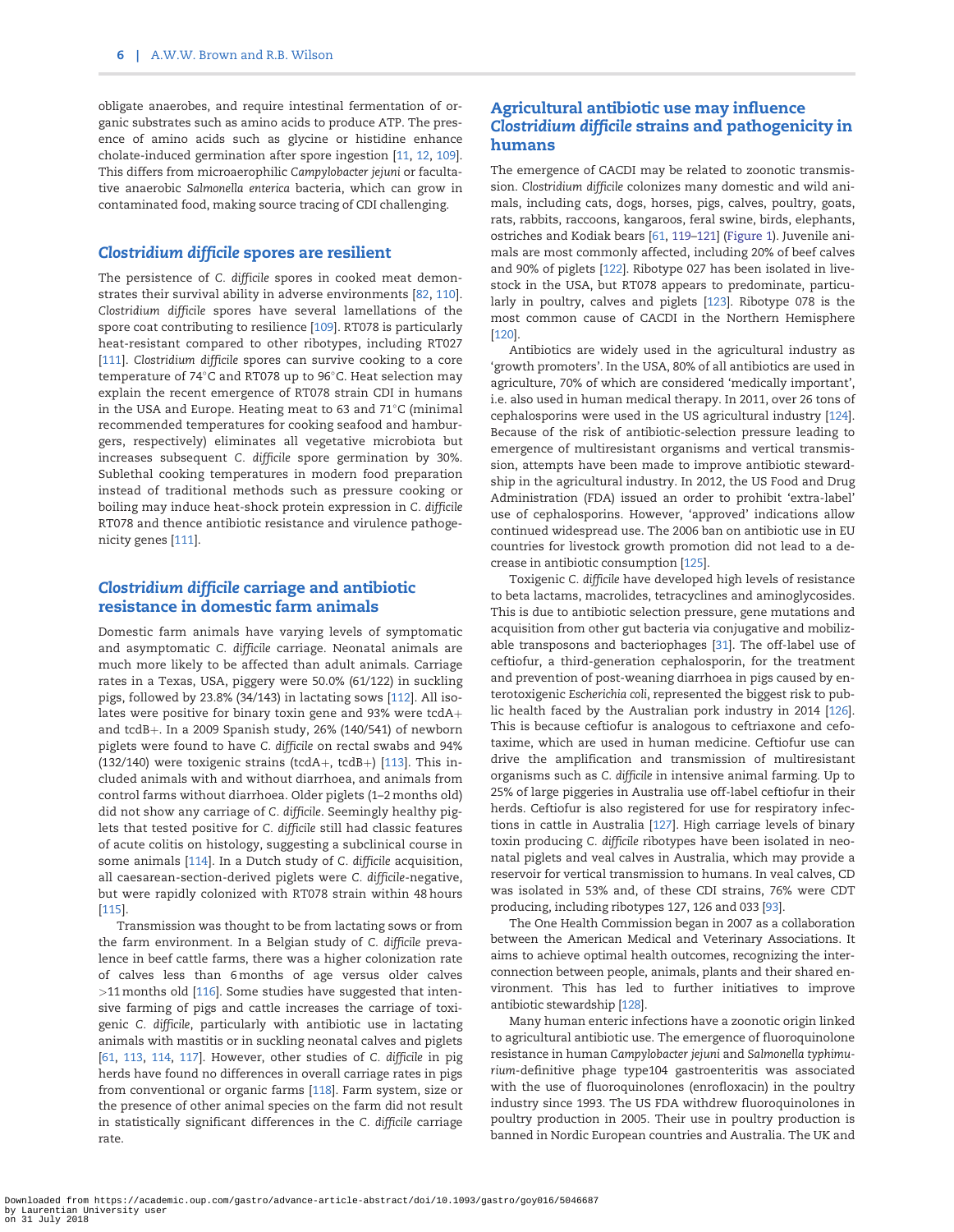<span id="page-6-0"></span>most EU countries continue to allow their use in turkey, duck, geese and chicken meat production, with ciprofloxacin resistance rates in human Campylobacter infections as high as 97.9% in Portugal and 84.7% in Spain and Lithuania in 2014 [[129](#page-9-0)]. The average rate of ciprofloxacin resistance in human Campylobacter infections in EU countries was 60% (2014 data), compared to 22.3% in the USA (2013 data), 14% in Sweden (2014 data), 11.6% in Finland (2012 data) and 2% in Australia (2001–02 data) [\[130\]](#page-9-0). Treatment failures, higher hospitalization rates and a 2-fold increase in mortality were observed in patients with fluoroquinolone-resistant S. typhimurium DT104 infections. Fluoroquinolones have never been approved in Australia for use in the meat and livestock industry [[129](#page-9-0)–[131](#page-9-0)]. The conservative use of fluoroquinolones in agriculture and clinical medicine may explain the lack of domestic emergence of fluoroquinoloneresistant C. difficile RT027 in Australia [[37\]](#page-7-0).

Antibiotic selection of resistant organisms and their transfer from livestock to farm workers have been widely demonstrated. A 1997 Netherlands study reported higher carriage of vancomycin resistant enterocooci in turkeys (50%) treated with avoparcin (a vancomycin-like growth promoter) and their farmers (39%) compared to local residents (14%) [[131](#page-9-0), [132](#page-9-0)]. Avoparcin was banned as a growth promoter in animal feeds in Europe in 1999. Tetracycline-resistant E. coli was identified in both chickens and chicken farmers in 1975, when tetracyclines were used for prophylaxis and growth promotion [[133\]](#page-9-0). Tetracycline was banned as a growth promoter in food animal production in EU countries in 2006, due to the emergence of tetracycline-resistant S. typhimurium and E. coli. Whole-genome analysis of C. difficile RT078 strains in the Netherlands from 2002 to 2011 found identical strains were shared between pigs and pig farmers, indicating transmission between the two groups [[91\]](#page-8-0). These included identical streptomycin- and tetracycline-resistance determinants. Other non-clonal strains suggested alternative reservoirs for the community spread of RT078, including wild animals and environmental sources [\[91\]](#page-8-0). There is genomic evidence that RT078 and 027 porcine strains are similar to strains isolated from human CDI, indicating interspecies transmission [[120](#page-9-0)].

Whole-genome and proteome analysis by Knight et al. demonstrated substantial similarities between human and porcine strains of C. difficile (RT014/NAP4) in Australia [[94\]](#page-8-0). Specific CDI strains can also be traced through pan-genome analysis and characterization of antibiotic resistance, prophage content and in silico virulence potential [\[134\]](#page-9-0). This enables source origin, vector patterns, CDI risk factors and modes of environmental contamination to be established [\[120\]](#page-9-0). RT014/020 is the most prevalent ribotype in Australia, accounting for 24% of human CDI cases. It is also the most common ribotype in neonatal pigs, found in 23% of isolates collected thousands of kilometres and many months apart in Australia. Interspecies transmission was substantiated in 42% of human strains and 37.5% of porcine strains based on single nucleotide variant analysis. Of these interspecies clonal groups, 50% of human strains were classified as CACDI. This suggests that, in Australia, porcine C. difficile can be transferred to the human population and cause CACDI.

#### Conclusion

There is accumulating evidence of a persistent community reservoir of C. difficile. This involves spore contamination of soil, water, food, households, shoes, lawns and public spaces. The mechanism of this reservoir leading to disease in susceptible hosts requires further exploration. Clostridium difficile genome analysis and differing demographic patterns between CACDI

and HACDI suggest a zoonotic origin in Australian CACDI, particularly porcine-derived RT014/020. This may be driven by antibiotic use in the agricultural industry. The importance of One Health initiatives, antibiotic stewardship and source control in human and veterinarian medicine as well as the agricultural industry is emphasized.

Conflict of interest statement: none declared.

#### **References**

- [1](#page-0-0). McDonald LC, Owings M, Jernigan DB. Clostridium difficile infection in patients discharged from US short-stay hospitals, 1996–2003. Emerg Infect Dis 2006;12:409–15.
- [2](#page-0-0). Lessa FC, Mu Y, Bamberg WM et al. Burden of Clostridium difficile infection in the United States. N Engl J Med 2015;372: 825–34.
- 3. Centers for Disease Control and Prevention (CDC). Severe Clostridium difficile-associated disease in populations previously at low risk–four states, 2005. Morb Mortal Wkly Rep 2005;54:1201–5.
- 4. Nanwa N, Sander B, Krahn M et al. A population-based matched cohort study examining the mortality and costs of patients with community-onset Clostridium difficile infection identified using emergency department visits and hospital admissions. PLoS One 2017;12:e0172410.
- [5](#page-2-0). Clohessy P, Merif J, Post JJ. Severity and frequency of community-onset Clostridium difficile infection on an Australian tertiary referral hospital campus. Int J Infect Dis 2014;29:152–5.
- 6. Anderson DJ, Rojas LF, Watson S et al. Identification of novel risk factors for community-acquired Clostridium difficile infection using spatial statistics and geographic information system analyses. PLoS One 2017;12:e0176285.
- [7](#page-0-0). Hensgens MPM, Keessen EC, Squire MM et al. Clostridium difficile infection in the community: a zoonotic disease? Clin Microbiol Infect 2012;18:635–45.
- [8](#page-0-0). Holý O, Chmelař D. Oxygen tolerance in anaerobic pathogenic bacteria. Folia Microbiol 2012;57:443–6.
- [9](#page-0-0). Jump RL, Pultz MJ, Donskey CJ. Vegetative Clostridium difficile survives in room air on moist surfaces and in gastric contents with reduced acidity: a potential mechanism to explain the association between proton pump inhibitors and C. difficile-associated diarrhea? Antimicrob Agents Chemother 2007;51:2883–7.
- [10](#page-0-0). Rao A, Jump RLP, Pultz NJ et al. In vitro killing of nosocomial pathogens by acid and acidified nitrite. Antimicrob Agents Chemother 2006;50:3901–4.
- [11](#page-5-0). Wheeldon LJ, Worthington T, Lambert PA. Histidine acts as a co-germinant with glycine and taurocholate for Clostridium difficile spores. J Appl Microbiol 2011;110:987–94.
- [12](#page-1-0). Paredes-Sabja D, Bond C, Carman RJ et al. Germination of spores of Clostridium difficile strains, including isolates from a hospital outbreak of Clostridium difficile-associated disease (CDAD). Microbiology (Reading, Engl) 2008;154:2241–50.
- 13. Weingarden AR, Dosa PI, DeWinter E et al. Changes in colonic bile acid composition following fecal microbiota transplantation are sufficient to control Clostridium difficile germination and growth. PLoS One 2016;11:e0147210.
- [14](#page-1-0). Barrett KE, Barman SM, Boitano S et al. Ganong's Review of Medical Physiology. New York: McGraw-Hill Medical, 2010.
- [15](#page-1-0). Winston JA, Theriot CM. Impact of microbial derived secondary bile acids on colonization resistance against Clostridium difficile in the gastrointestinal tract. Anaerobe 2016;41:44–50.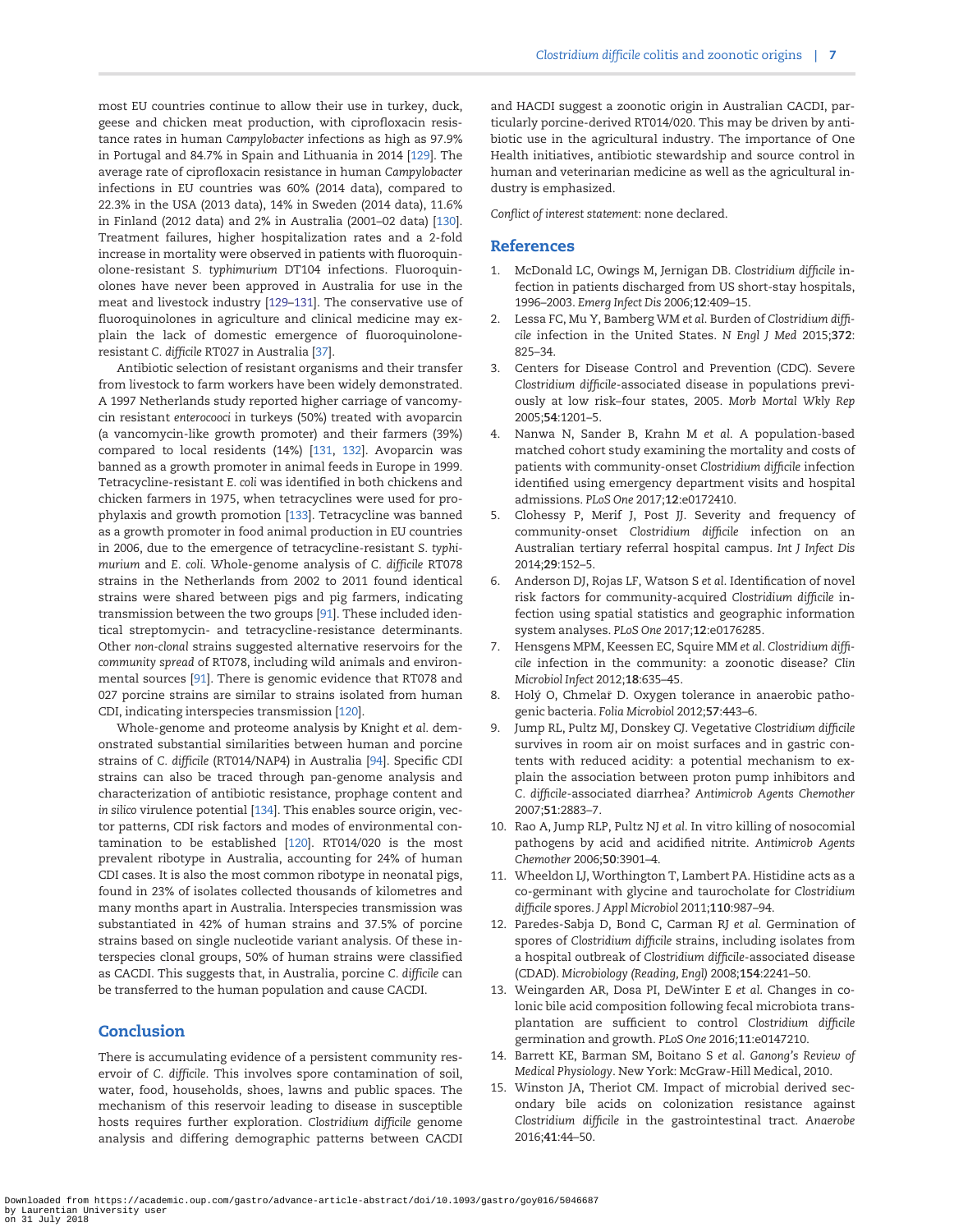- <span id="page-7-0"></span>[16](#page-1-0). Gérard P. Metabolism of cholesterol and bile acids by the gut microbiota. Pathogens 2013;3:14–24.
- [17](#page-1-0). Sun X, Hirota SA. The roles of host and pathogen factors and the innate immune response in the pathogenesis of Clostridium difficile infection. Mol Immunol 2015;63:193–202.
- [18](#page-1-0). Leffler DA, Lamont JT. Clostridium difficile infection. N Engl J Med 2015;372:1539–48.
- [19](#page-1-0). Deshpande A, Pasupuleti V, Thota P et al. Community-associated Clostridium difficile infection and antibiotics: a metaanalysis. J Antimicrob Chemother 2013;68:1951–61.
- [20](#page-1-0). Privitera G, Scarpellini P, Ortisi G et al. Prospective study of Clostridium difficile intestinal colonization and disease following single-dose antibiotic prophylaxis in surgery. Antimicrob Agents Chemother 1991;35:208–10.
- [21](#page-1-0). Sartelli M, Malangoni MA, Abu-Zidan FM et al. WSES guidelines for management of Clostridium difficile infection in surgical patients. World J Emerg Surg 2015;10:38.
- [22](#page-1-0). Almeida R, Gerbaba T, Petrof EO. Recurrent Clostridium difficile infection and the microbiome. J Gastroenterol 2016;51: 1–10.
- [23](#page-1-0). Deneve C, Delomenie C, Barc MC et al. Antibiotics involved in Clostridium difficile-associated disease increase colonization factor gene expression. J Med Microbiol 2008;57:732–8.
- [24](#page-1-0). Bloomfield LE, Riley TV. Epidemiology and risk Factors for community-associated Clostridium difficile infection: a narrative review. Infect Dis Ther 2016;5:231–51.
- [25](#page-1-0). Janoir C. Virulence factors of Clostridium difficile and their role during infection. Anaerobe 2016;37:13–24.
- [26](#page-1-0). Vindigni SM, Surawicz CM. C. difficile infection: changing epidemiology and management paradigms. Clin Trans Gastroenterol 2015;6:e99.
- [27](#page-1-0). Pépin J, Valiquette L, Alary ME et al. Clostridium difficile-associated diarrhea in a region of Quebec from 1991 to 2003: a changing pattern of disease severity. CMAJ 2004;171:466–72.
- [28](#page-1-0). Lyon SA, Hutton ML, Rood JI et al. CdtR regulates TcdA and TcdB production in Clostridium difficile. PLoS Pathog 2016;12: e1005758.
- 29. Kansau I, Barketi-Klai A, Monot M et al. Deciphering adaptation strategies of the epidemic Clostridium difficile 027 strain during Infection through in vivo transcriptional analysis. PLoS One 2016;11:e0158204.
- 30. Vohra P, Poxton IR. Comparison of toxin and spore production in clinically relevant strains of Clostridium difficile. Microbiology 2011;157:1343–53.
- [31](#page-2-0). Johanesen PA, Mackin KE, Hutton ML et al. Disruption of the gut microbiome: Clostridium difficile infection and the threat of antibiotic resistance. Genes 2015;6:1347–60.
- 32. Barketi-Klai A, Monot M, Hoys S et al. The Flagellin FliC of Clostridium difficile is responsible for pleiotropic gene regulation during in vivo infection. PLoS One 2014;9:e96876.
- [33](#page-1-0). Kirk JA, Banerji O, Fagan RP. Characteristics of the Clostridium difficile cell envelope and its importance in therapeutics. Microb Biotechnol 2017;10:76–90.
- [34](#page-1-0). Gerding DN, Johnson S, Rupnik M et al. Clostridium difficile binary toxin CDT. Gut Microbes 2014;5:15–27.
- [35](#page-1-0). Walker AS, Eyre DW, Wyllie DH et al. Relationship between bacterial strain type, host biomarkers, and mortality in Clostridium difficile infection. Clin Infect Dis 2013;56:1589–600.
- [36](#page-1-0). Brazier JS. Typing of Clostridium difficile. Clin Microbiol Infect 2001;7:428–31.
- [37](#page-1-0). Collins DA, Putsathit P, Elliott B et al. Laboratory-based surveillance of Clostridium difficile strains circulating in the Australian healthcare setting in 2012. Pathology 2017;49: 309–13.
- [38](#page-2-0). Rupnik M, Avesani V, Janc M et al. A novel toxinotyping scheme and correlation of toxinotypes with serogroups of Clostridium difficile isolates. J Clin Microbiol 1998;36:2240–7.
- [39](#page-2-0). Spigaglia P, Mastrantonio P. Comparative analysis of Clostridium difficile clinical isolates belonging to different genetic lineages and time periods. J Med Microbiol 2004;53: 1129–36.
- [40](#page-2-0). Barbut F, Mastrantonio P, Delmée M et al. Prospective study of Clostridium difficile infections in Europe with phenotypic and genotypic characterisation of the isolates. Clin Microbiol Infect 2007;13:1048–57.
- [41](#page-2-0). Goldenberg SD, French GL. Lack of association of tcdC type and binary toxin status with disease severity and outcome in toxigenic Clostridium difficile. J Infect 2011;62:355–62.
- [42](#page-2-0). Bacci S, Mølbak K, Kjeldsen MK et al. Binary toxin and death after Clostridium difficile infection. Emerg Infect Dis 2011;17: 976–82.
- [43](#page-2-0). Eyre DW, Tracey L, Elliott B et al. Emergence and spread of predominantly community-onset Clostridium difficile PCR ribotype 244 infection in Australia, 2010 to 2012. Euro Surveill 2015;20:21059.
- [44](#page-2-0). Huber CA, Hall L, Foster NF et al. Surveillance snapshot of Clostridium difficile infection in hospitals across Queensland detects binary toxin producing ribotype UK 244. Commun Dis Intell Q Rep 2014;38:E279–84.
- [45](#page-2-0). Knight DR, Putsathit P, Elliott B et al. Contamination of Australian newborn calf carcasses at slaughter with Clostridium difficile. Clin Microbiol Infect 2016;22:266.e1–7.
- [46](#page-2-0). Mc Govern AM, Foster NF, Pereira LA et al. Human Clostridium difficile infection caused by a livestock-associated PCR ribotype 237 strain in Western Australia. JMM Case Rep 2016;3: e005062.
- [47](#page-2-0). Elliott B, Dingle KE, Didelot X et al. The complexity and diversity of the pathogenicity locus in Clostridium difficile clade 5. Genome Biol Evol 2014;6:3159–70.
- [48](#page-2-0). Cohen SH, Gerding D, Johnson S et al. Clinical practice guidelines for Clostridium difficile infection in adults: 2010 update by the Society for Healthcare Epidemiology of America (SHEA) and the Infectious Diseases Society of America (IDSA). Infect Control Hosp Epidemiol 2010;31:431–55.
- [49](#page-2-0). Loo VG, Poirier L, Miller MA et al. A predominantly clonal multi-institutional outbreak of Clostridium difficile-associated diarrhea with high morbidity and mortality. N Engl J Med 2005;353:2442–9.
- [50](#page-2-0). Ricciardi R, Rothenberger DA, Madoff RD et al. Increasing prevalence and severity of Clostridium difficile colitis in hospitalized patients in the United States. Arch Surg 2007;142: 624–31.
- [51](#page-2-0). Kotila SM, Mentula S, Ollgren J et al. Community- and healthcare-associated Clostridium difficile infections, Finland, 2008 2013. Emerg Infect Dis 2016;22:1747–53.
- [52](#page-2-0). Mitchell BG, Gardner A. Mortality and Clostridium difficile infection: a review. Antimicrob Resist Infect Control 2012;1:20.
- [53](#page-2-0). Bignardi GE. Risk factors for Clostridium difficile infection. J Hosp Infect 1998;40:1–15.
- [54](#page-2-0). Kumar N, Miyajima F, He M et al. Genome-based infection tracking reveals dynamics of Clostridium difficile transmission and disease recurrence. Clin Infect Dis 2016;62:746–52.
- [55](#page-2-0). Lawley TD, Clare S, Walker AW et al. Antibiotic treatment of clostridium difficile carrier mice triggers a supershedder state, spore-mediated transmission, and severe disease in immunocompromised hosts. Infect Immun 2009;77:3661–9.
- [56](#page-2-0). Kuntz JL, Chrischilles EA, Pendergast JF et al. Incidence of and risk factors for community-associated Clostridium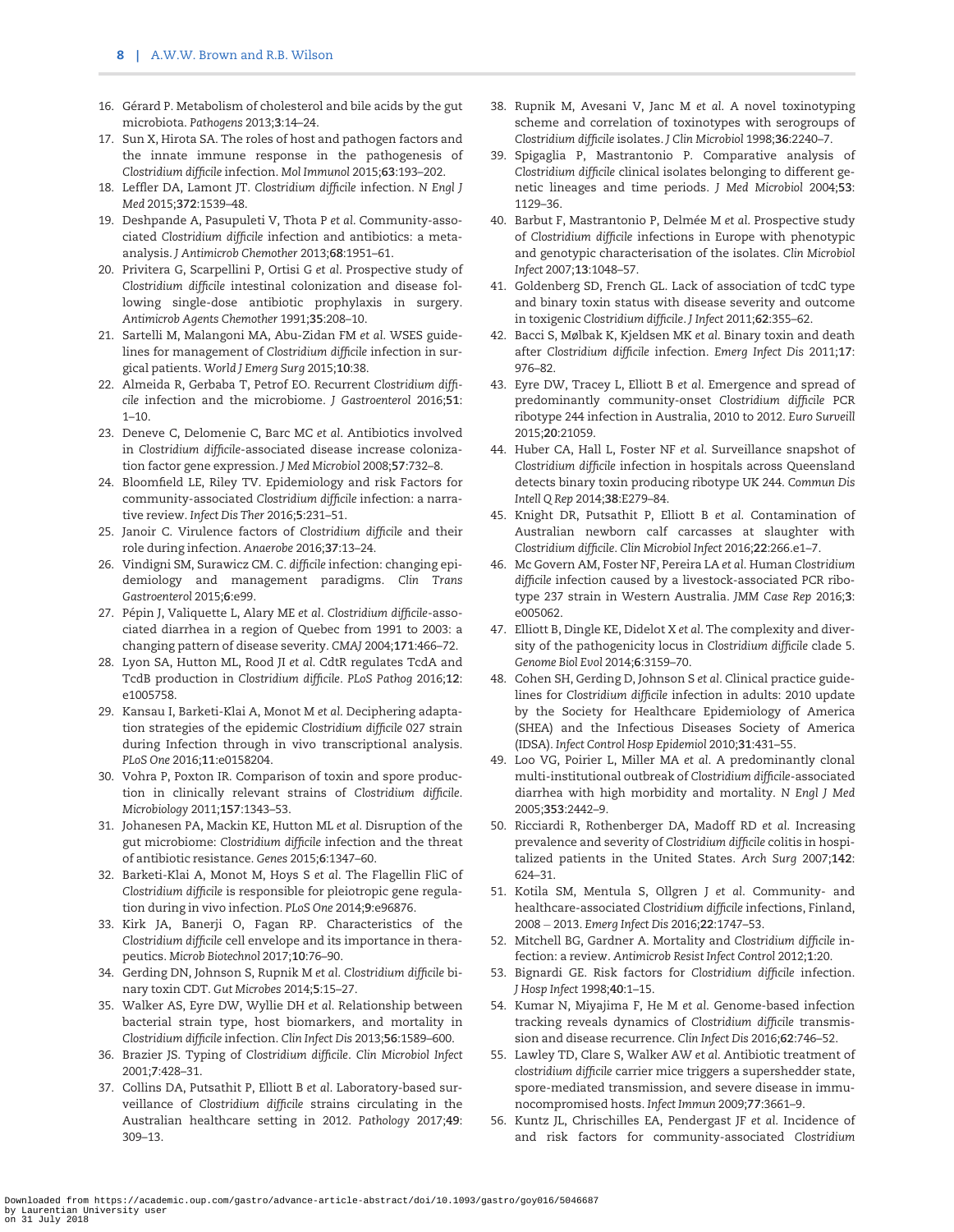<span id="page-8-0"></span>difficile infection: a nested case-control study. BMC Infect Dis 2011;11:194.

- [57](#page-2-0). Gupta A, Khanna S. Community-acquired Clostridium difficile infection: an increasing public health threat. Infect Drug Resist 2014;7:63–72.
- [58](#page-2-0). DePestel DD, Aronoff DM. Epidemiology of Clostridium difficile infection. J Pharm Pract 2013;26:464–75.
- [59](#page-2-0). Freeman J, Bauer MP, Baines SD et al. The changing epidemiology of Clostridium difficile infections. Clin Microbiol Rev 2010; 23:529–49.
- [60](#page-2-0). Mezoff EA, Cohen MB. Acid suppression and the risk of Clostridium difficile infection. J Pediatr 2013;163:627–30.
- [61](#page-2-0). Warriner K, Xu C, Habash M et al. Dissemination of Clostridium difficile in food and the environment: significant sources of C. difficile community-acquired infection? J Appl Microbiol 2017;122:542–53.
- 62. Arriola V, Tischendorf J, Musuuza J et al. Assessing the risk of hospital-acquired Clostridium difficile infection with proton pump inhibitor use: a meta-analysis. Infect Control Hosp Epidemiol 2016;37:1408–17.
- 63. Tariq R, Singh S, Gupta A et al. Association of gastric acid suppression with recurrent Clostridium difficile infection: a systematic review and meta-analysis. JAMA Intern Med 2017; 177:784–91.
- [64](#page-2-0). Paredes-Sabja D, Cofre-Araneda G, Brito-Silva C et al. Clostridium difficile spore-macrophage interactions: spore survival. PLoS One 2012;7:e43635.
- [65](#page-2-0). Yamamoto-Osaki T, Kamiya S, Sawamura S et al. Growth inhibition of Clostridium difficile by intestinal flora of infant faeces in continuous flow culture. J Med Microbiol 1994;40:179–87.
- [66](#page-2-0). Rousseau C, Poilane I, De Pontual L et al. Clostridium difficile carriage in healthy infants in the community: a potential reservoir for pathogenic strains. Clin Infect Dis 2012;55: 1209–15.
- [67](#page-2-0). Jangi S, Lamont JT. Asymptomatic colonization by Clostridium difficile in infants: implications for disease in later life. J Pediatr Gastroenterol Nutr 2010;51:2–7.
- [68](#page-2-0). Lessa FC. Community-associated Clostridium difficile infection: how real is it? Anaerobe 2013;24:121–3.
- [69](#page-3-0). Chen X, Katchar K, Goldsmith JD et al. A mouse model of Clostridium difficile-associated disease. Gastroenterology 2008; 135:1984–92.
- [70](#page-3-0). Price AB, Larson HE, Crow J. Morphology of experimental antibiotic-associated enterocolitis in the hamster: a model for human pseudomembranous colitis and antibioticassociated diarrhoea. Gut 1979;20:467–75.
- [71](#page-3-0). Sambol SP, Tang JK, Merrigan MM et al. Infection of hamsters with epidemiologically important strains of Clostridium difficile. J Infect Dis 2001;183:1760–6.
- [72](#page-3-0). Larson HE, Borriello SP. Quantitative study of antibioticinduced susceptibility to Clostridium difficile enterocecitis in hamsters. Antimicrob Agents Chemother 1990;34:1348–53.
- [73](#page-3-0). Sun X, Wang H, Zhang Y et al. Mouse relapse model of Clostridium difficile infection. Infect Immun 2011;79:2856–64.
- [74](#page-3-0). Koenigsknecht MJ, Theriot CM, Bergin IL et al. Dynamics and establishment of Clostridium difficile infection in the murine gastrointestinal tract. Infect Immun 2015;83:934–41.
- [75](#page-3-0). Kato H, Kita H, Karasawa T et al. Colonisation and transmission of Clostridium difficile in healthy individuals examined by PCR ribotyping and pulsed-field gel electrophoresis. J Med Microbiol 2001;50:720–7.
- [76](#page-3-0). Båverud V, Gustafsson A, Franklin A et al. Clostridium difficile: prevalence in horses and environment, and antimicrobial susceptibility. Equine Vet J 2010;35:465–71.
- [77](#page-3-0). Simango C, Mwakurudza S. Clostridium difficile in broiler chickens sold at market places in Zimbabwe and their antimicrobial susceptibility. Int J Food Microbiol 2008;124:268–70.
- [78](#page-3-0). Al Saif N, Brazier JS. The distribution of Clostridium difficile in the environment of South Wales. J Med Microbiol 1996;45:133–7.
- [79](#page-3-0). Moono P, Lim SC, Riley TV. High prevalence of toxigenic Clostridium difficile in public space lawns in Western Australia. Sci Rep 2017;7:41196.
- [80](#page-4-0). Alam MJ, Walk ST, Endres BT et al. Community environmental contamination of toxigenic Clostridium difficile. Open Forum Infect Dis 2017;4:ofx018.
- [81](#page-4-0). Kaatz GW, Gitlin SD, Schaberg DR et al. Acquisition of Clostridium difficile from the hospital environment. Am J Epidemiol 1988;127:1289–94.
- [82](#page-5-0). Deng K, Plaza-Garrido A, Torres JA et al. Survival of Clostridium difficile spores at low temperatures. Food Microbiol 2015;46:218–21.
- 83. Edwards AN, Karim ST, Pascual RA et al. Chemical and stress resistances of Clostridium difficile spores and vegetative cells. Front Microbiol 2016;7:97–13.
- 84. Connor M, Flynn PB, Fairley DJ et al. Evolutionary clade affects resistance of Clostridium difficile spores to cold atmospheric plasma. Sci Rep 2017;7:41814–9.
- 85. Gerding DN, Muto CA, Owens RC. Measures to control and prevent Clostridium difficile infection. Clin Infect Dis 2008;46: S43–9.
- 86. Best EL, Fawley WN, Parnell P et al. The potential for airborne dispersal of Clostridium difficile from symptomatic patients. Clin Infect Dis 2010;50:1450–7.
- 87. Donskey CJ. Preventing transmission of Clostridium difficile: is the answer blowing in the wind? Clin Infect Dis 2010;50: 1458–61.
- [88](#page-4-0). Alam MJ, Anu A, Walk ST et al. Investigation of potentially pathogenic Clostridium difficile contamination in household environs. Anaerobe 2014;27:31–3.
- [89](#page-4-0). Furuya-Kanamori L, Riley TV, Paterson DL et al. Comparison of Clostridium difficile ribotypes circulating in Australian hospitals and communities. J Clin Microbiol 2017;55:216–25.
- [90](#page-4-0). Eyre DW, Cule ML, Wilson DJ et al. Diverse sources of C. difficile infection identified on whole-genome sequencing. N Engl J Med 2013;369:1195–205.
- [91](#page-4-0). Knetsch CW, Connor TR, Mutreja A et al. Whole genome sequencing reveals potential spread of Clostridium difficile between humans and farm animals in the Netherlands, 2002 to 2011. Euro Surveill 2014;19:20954.
- [92](#page-4-0). Davies KA, Ashwin H, Longshaw CM et al. Diversity of Clostridium difficile PCR ribotypes in Europe: results from the European, multicentre, prospective, biannual, pointprevalence study of Clostridium difficile infection in hospitalised patients with diarrhoea (EUCLID), 2012 and 2013. Euro Surveill 2016;21:30294.
- [93](#page-4-0). Knight DR, Thean S, Putsathit P et al. Cross-sectional study reveals high prevalence of Clostridium difficile non-PCR ribotype 078 strains in Australian veal calves at slaughter. Appl Environ Microbiol 2013;79:2630–5.
- [94](#page-4-0). Knight DR, Squire MM, Collins DA et al. Genome analysis of Clostridium difficile PCR ribotype 014 lineage in Australian pigs and humans reveals a diverse genetic repertoire and signatures of long-range interspecies transmission. Front Microbiol 2017;7:2716–23.
- [95](#page-4-0). Rodriguez-Palacios A, Ilic S, LeJeune JT. Clostridium difficile with moxifloxacin/clindamycin resistance in vegetables in Ohio, USA, and prevalence meta-analysis. J Pathog 2014; 2014:1–7.